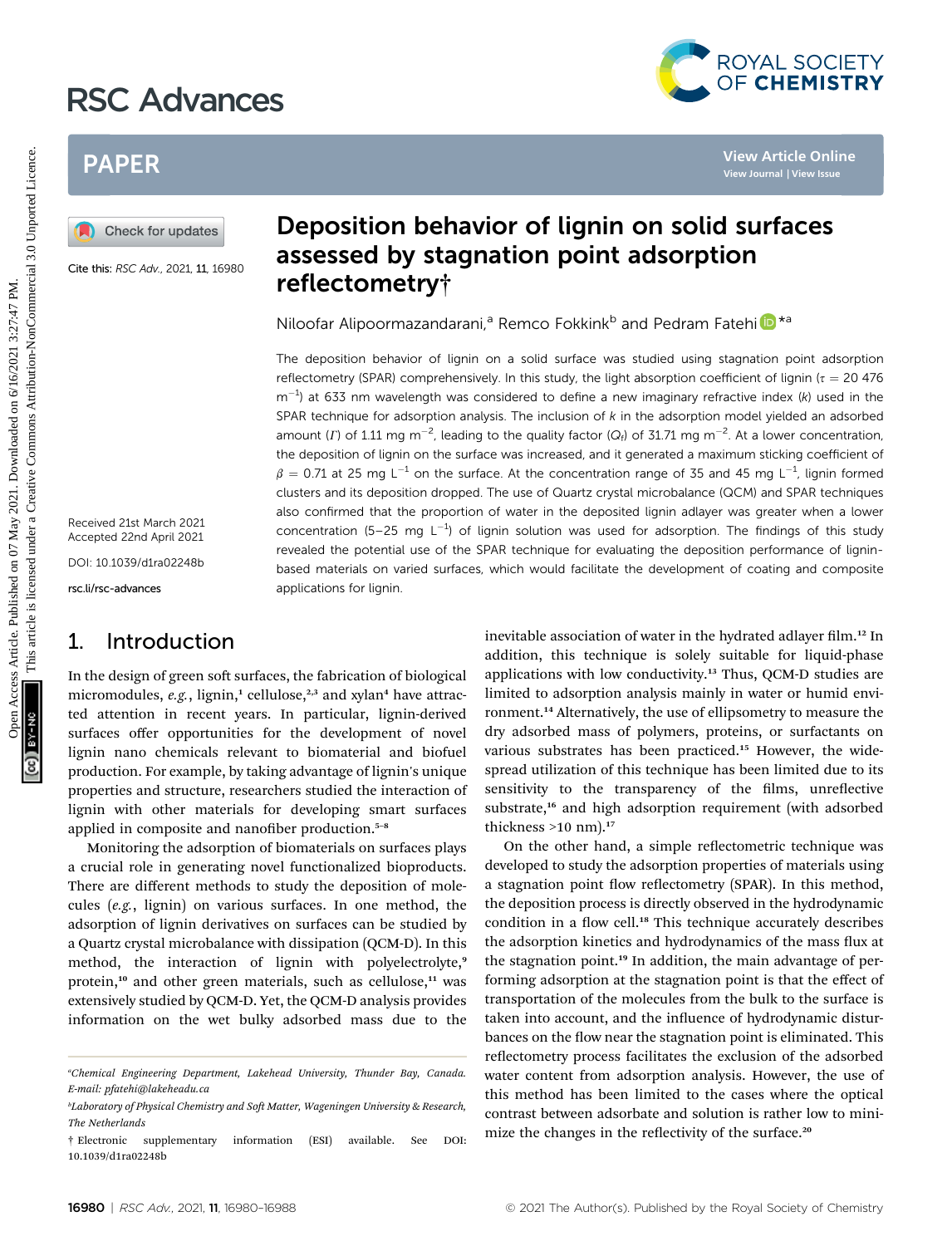It is known that the surface of lignin carries a large number of hydroxy groups and can carry other new functionalities introduced via different reactions to lignin.<sup>21</sup> Thus, lignin has the potential for adsorbing water while deposited on different surfaces. Research has been undertaken to determine the deposition of lignin on different surfaces in a multilayer assembly,<sup>22,23</sup> but the presence of adsorbed water may introduce undesired uncertainty to the analysis. By evaluating the use of SPAR upon developing a new theoretical model, the possibilities for studying the deposition kinetics of lignin (excluding the entrapped water) can be assessed. This assessment will ultimately facilitate the development of lignin-based multilayer films relevant to the food, medicine, and cosmetic industries. The main objective of this research is to verify a qualitative model to evaluate the validity and accuracy of SPAR to predict the deposition of lignin-based compounds on solid surfaces. Considering that previous theories of SPAR were limited to describing colorless particle–surface interactions, this analysis is expected to extend the use of SPAR in evaluating the deposition of lignin derivatives (i.e., non-transparent polymers) on solid surfaces without the impact of adsorbed water. Paper<br>
It is known that be surface of ligain curies a large number wavelength was employed to montent on the payer of the payer of the common different on 02 May 2022. The ligain solution of the payer of the spectral of t

In addition, this study determines the impact of lignin concentration on the adsorption behavior of lignin experimentally, which is essential for developing an application for lignin in coating formulations. To understand the deposition pattern of lignin, its physicochemical properties are thoroughly investigated by aid of hydrodynamic size, zeta potential, and SEM analyses. The deposition performance of lignin was determined using QCM-D, and the results were compared with those generated from SPAR, to determine the water content of lignin adlayer adsorbed on the solid surface. The main novelties of this research were (1) the introduction of the SPAR instrument as a reliable technique for studying lignin adsorption, and (2) the fundamental assessment of the lignin deposition on the solid surface at different lignin concentrations.

## 2. Methods

### 2.1. Lignin solution and analysis

Softwood kraft lignin was provided by FPInnovations' plant in Thunder Bay, Ontario, Canada. Lignin was isolated from black liquor of the kraft pulping process via LignoForce technology. Sodium nitrate (NaNo<sub>3</sub>), ethanol, sodium chloride (NaCl), hydrochloric acid (HCl), sodium dodecyl sulfate, polydiallyldimethylammonium chloride (PDADMAC), and sodium hydroxide (NaOH) were purchased from Sigma-Aldrich company. The zeta potential of lignin solution was measured using a NanoBrook Zeta PALS (Brookhaven Instruments Corp, USA). In this experiment, solutions  $(25 \text{ mg L}^{-1})$  were prepared at a pH range of 3–10 with 0.1 M HCl or NaOH, or at different sodium chloride concentrations of 0–1000 mM and incubated at 30 $\degree$ C, 150 rpm, and 2 hours prior to testing. The analysis was performed at a constant electric field  $(8.4 \text{ V cm}^{-1})$  three times and the average values were presented. Dynamic light scattering, DLS, analyzer (BI-200SM Brookhaven Instruments Corp., USA) with the specifications of 35 mW power and 637 nm wavelength was employed to monitor the hydrodynamic diameter and diffusion coefficient of lignin according to Stoke's law in the solution at the light scattered angle of  $90^\circ$  and temperature of 25  $^{\circ}$ C.<sup>24</sup> The lignin solutions were well stirred and maintained undisturbed for 24 h. The refractive index increment (dn/dc) of lignin in 0.1 M NaOH solution at 0.1–1  $\text{mg}\,\text{mL}^{-1}$ concentrations was determined by a differential refractometer, Brookhaven BI-DNDC, USA, according to Gidh et al.<sup>25</sup> and reported to be  $dn/dc = 0.150$  mL  $g^{-1}$ . Also, lignin's absorbance at 633 nm was measured by a UV-vis spectrophotometer (Genesys 10S UV-Vis) in solution at different concentrations ranging 0.1-1 mg  $mL^{-1}$  using a standard UV Quartz spectrometer cuvette cell (1 cm path length, 3.5 mL volume).

### 2.2. Silica surface preparation

To prepare the silica surface, silicon wafers (Wafernet Inc., USA) were oxidized at 1000  $\degree$ C for 1 h that resulted in an oxide layer of  $80 \pm 3$  nm measured by null ellipsometry (model 43702-200E) from Rudolph Research, Flanders, NJ, US). The wafers were cut into strips of approximately  $10 \times 50$  mm for use as reflectometry substrates. The oxidized wafers were washed with a sequence of water, ethanol, and water, dried with nitrogen gas, and cleaned with UV/ozone cleaner (PSD Series, digital UV ozone system, NOVASCAN) for 200 s.

#### 2.3. Adsorption analysis using SPAR

2.3.1. Theoretical analysis. In this section, a novel approach that includes the light absorbance properties of lignin is discussed according to the SPAR theory.<sup>18</sup> The theory associated with the optical model used in the design of the reflectivity is briefly explained herein. The reflectometer set-up is schematically shown in Fig. 1, where an oxidized silicon substrate  $(SiO<sub>2</sub>)$  is a collector surface. Briefly, a linearly polarised He–Ne laser beam (1) enters the cell through a  $45^\circ$  glass prism (2). The laser beam reflects on the adsorbing silica wafer  $(3)$  with an angle of incidence  $\theta = 70^{\circ}$  and leaves the cell through the prism. The reflected beam is split into its parallel  $(p)$  and perpendicular (s) components by means of a polarising beam-splitter. Parallel (4) and perpendicular (5) components  $I_p$  and  $I_s$ , respectively, are detected by photodiodes, and the resulting signals are translated as an output signal S. In the adsorption process, an increment  $\Delta S = S - S_0$  is recorded from the change



Fig. 1 Schematic illustration of the SPAR experimental set-up.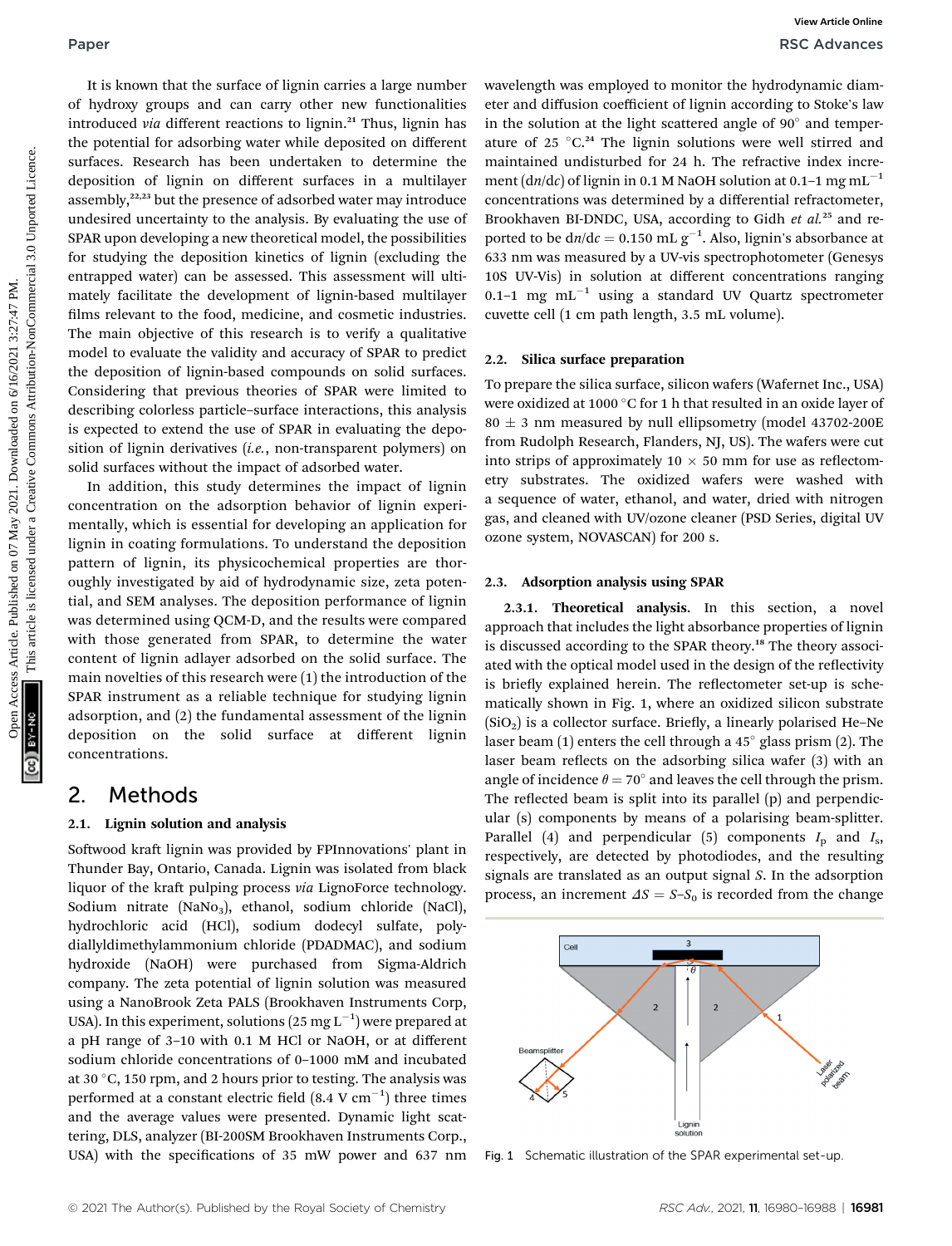$\tau l$  (2)

from the initial signal  $S_0$  to the signal after adsorption S. Then, the reflectance R of the substrate (defined as the  $R_p/R_s$  ratio) is

calculated so that  $\frac{\Delta S}{S_0} = \frac{\Delta R}{R_0}$ .

Fig. 2a illustrates the required optical properties of each layer in the adsorption model. In this study, imaginary refractive index  $(k)$ , thickness  $(d)$ , refractive index  $(n)$ , and refractive index increment  $(dn/dc)$  are considered to determine the final  $Q_f$ . To determine  $Q_f$  (quality factor, defined to relate  $\Gamma$  and  $\Delta S$ /  $S_0$ , one should use the optical model to calculate the value of  $R_0$ for the bare surface (according to Abeles matrix<sup>26</sup> and Fresnel<sup>27</sup> equations as described in the ESI†). Next, an estimation for the adsorbed amount  $\Gamma_{\text{est}}$  and the thickness  $d_{\text{a}}$  should be used to calculate  $n_a$  for such an assumed layer. Then, this layer should be added to the stack (see Fig. 2b), and the optical model should be used to find R for this layer. The  $d_a$  of 5 nm in the case of small polymers (like lignin) is assumed,<sup>28</sup> and the correlation of  $n_a$  and R in the optical model is thoroughly discussed in the ESI.† Now, one should calculate  $\Delta R/R_0$  such that, if  $\Gamma_{\text{est}}$  is assumed correctly, this value will be equal to the measured value of  $\Delta S/S_0$ . If that is not the case, one should change  $\Gamma_{\text{est}}$  and reiterate this so that  $\Delta R/R_0 = \Delta S/S_0$ . This  $\Gamma_{\text{est}}$  is then used for calculating  $Q_f$ . The fundamentals associated with the conversion of the signal to adsorbed mass and calculation of  $Q_f$  or R are thoroughly explained in the ESI.† **PSC** Advances <br>
from the initial signal  $S_i$  to the signal after a dsorption 5. Then,<br>
the redictance for the signal operation is the  $\frac{K}{\pi} = 10^{-4} = 10^{-4}$ <br>  $\frac{1}{2}$  in the signal of the signal operation (signal prop

Previous SPAR studies used polymers that do not absorb light. In this work, hypothetical parameters related to the light absorbance properties of lignin, *i.e.*, absorption coefficient  $(\varepsilon)$ , extinction coefficient  $(\tau)$ , and imaginary refractive index  $(k)$ , are considered to study the adsorption model of lignin on the silica sensor for the first time. Based on these parameters, the final  $Q_f$ of lignin on the silica surface is determined.

Generally, the response of materials to electromagnetic fields is important in optical analysis. In the case of lignin with light absorption capacity, the optical response is described with the imaginary refractive index  $k$ . In order to determine this index, the absorption coefficient  $\tau$  and extinction coefficient  $\varepsilon$ are initially determined. The decrease in the intensity I of light absorbed per unit of length  $l$  in non-transparent lignin is proportional to actual  $I$  according to eqn  $(1)$ :

$$
dI(l)/dl = -\tau I(l) \tag{1}
$$

where  $\tau$  is the absorption coefficient. Solving the differential eqn (1) leads to the well-known Lambert–Beer law and its equivalent (eqn  $(2)$  and  $(3)$ ):<sup>29</sup>



Fig. 2 Overview of parameters in the multilayer optical model describing the reflection interface.

where

$$
E = \varepsilon cl = -\log \frac{I(l)}{I_0} = \log \frac{I_0}{I(l)} \tag{3}
$$

herein, e $\varepsilon$  is the extinction coefficient (in mL  $\rm g^{-1}$  m $^{-1}$ ),  $c$  is the concentration (in  $g$  mL<sup>-1</sup>), and *l* is the optical path length (in m). Eqn (2) and (3) can be rearranged to:

 $\frac{v}{I_0} = 10^{-E} = 10^{-\epsilon c_0}$ 

 $I(l) = I_0 e^{-\frac{1}{2}}$ 

 $I(l)$ 

$$
\tau = \varepsilon c / \log(e)
$$
 with *e* the natural number 2.7182... (4)

Now, the imaginary refractive index,  $k$ , can be calculated using eqn (5):

$$
k = \frac{\lambda_0}{4\pi} \tau \tag{5}
$$

with  $\lambda_0$  is the wavelength of light in vacuum.<sup>30</sup> Combining the real part  $n_a$  and the imaginary k of the refractive index is necessary to get the complex refractive index  $\tilde{N}$  according to eqn (6):

$$
\tilde{N} = n_{\rm a} - k \tag{6}
$$

In the case of lignin, one should use this complex refractive index  $\tilde{N}$  instead of  $n_a$  in the optical model described above to calculate new  $R$ ,  $\Gamma$ , and  $Q_f$ .

2.3.2. Experimental analysis. To initiate the adsorption following the stagnation point adsorption reflectometry (SPAR) technique, Mili-Q water was introduced to the silica surface as a buffer for 5 min at the wavelength of  $\lambda_0 = 632.8$  nm. Then, the adsorption of lignin (5-45 mg L<sup>-1</sup> at pH 7) on the silica surface was studied with the SPAR provided by the Laboratory of Physical Chemistry and Soft Matter, Wageningen University, Netherlands at a constant flow rate of 1 mL  $min^{-1}$  at ambient temperature. Due to the sensitivity of the SPAR instrument to any impurity, lignin solutions were produced prior to use to ensure that the homogenous behavior of the solution is maintained (minimize the agglomeration of lignin particles). The modeling of the adsorbed lignin layer was determined using the SPAR software (Prof. Huygens Software, Dullware, Netherlands) considering reported  $\Delta S/S_0$  upon adsorbing lignin. The final  $\Delta S/S_0$  $S_0$  was calculated upon the adsorption measurement at equilibrium (200 s) and used for determining the adsorbed amount,  $\Gamma$ , for an optical model without any corrections for the fact that lignin absorbs light.

The adsorption was repeated with lignin solutions with predetermined concentrations of 25 mg  $L^{-1}$  at pH 7 and the final adsorbed mass was calculated based on the final  $\Delta S/S_0$ with and without considering the light absorbency of lignin.

#### 2.4. Adsorption analysis using QCM-D

A Quartz crystal microbalance with dissipation (QCM-D 401, E1, Qsense Inc. Gothenborg, Sweden) instrument was employed to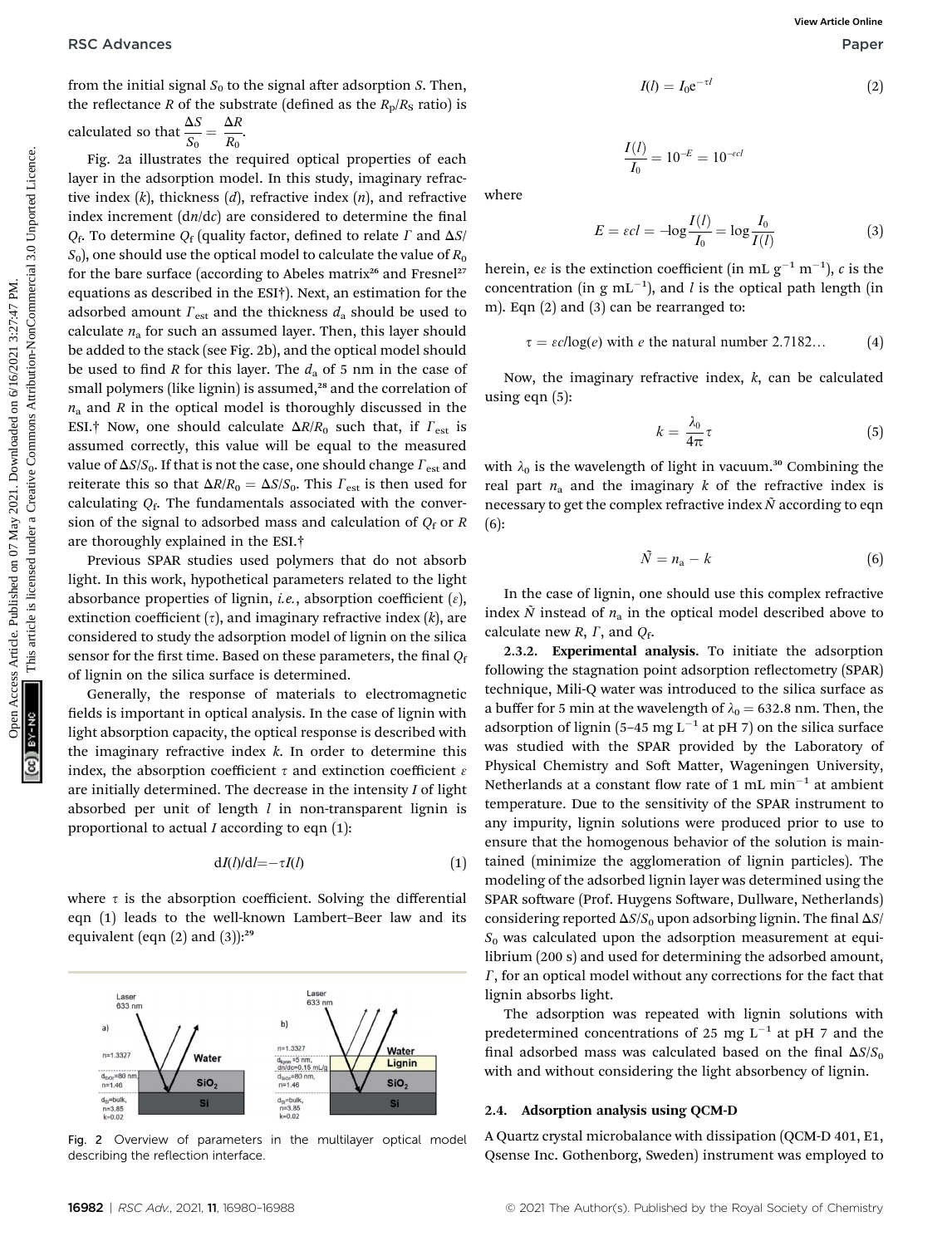simultaneously monitor the frequency and dissipation changes upon adsorption of lignin on silica-coated sensors as explained previously.<sup>9</sup> Data fitting and time monitoring were conducted using Q-Tools software (Q-Sense, Gothenburg, Sweden). The sensors were treated with a 2 wt% solution of fresh Mili-Q water/ sodium dodecyl sulfate for 30 min. Then, the sensors were dried with nitrogen gas and placed in the UV/ozone oxidation cleaner (PSD Series, digital UV ozone system, NOVASCAN) for 10 min prior to use. Lignin solution was prepared with the HPLC grade Mili-Q water at pH 7 and stirred overnight to ensure that the full dissolution was achieved. The same water sample was used throughout the QCM experiment. Solutions were pumped by a peristaltic pump through the chamber of the QCM-D instrument at the flow rate of 0.15 mL min<sup>-1</sup> and 20  $\pm$  2 °C.

By combining results obtained from QCM-D and reflectometry, it is possible to calculate the water content of the adsorbed lignin layer according to:

Water content(wt%) = 
$$
100 \times \left(1 - \frac{\Gamma_{SPAR}}{\Gamma_{QCM}}\right)
$$
 (7)

where  $\Gamma_{\text{SPAR}}$  is the adsorbed mass determined by SPAR, and  $\Gamma_{\text{OCM}}$  is the adsorbed mass identified by QCM-D.

#### 2.5. Scanning electron microscopy (SEM)

The QCM sensors after lignin adsorption in the concentration range of 5 and 45 mg  $L^{-1}$  on the QCM-D experiment were collected to investigate the morphology of adsorbed lignin on the surface. SEM images were obtained using a Hitachi SU-70 field emission SEM along with energy dispersive X-ray spectroscopy in a 5 kV voltage at  $2000 \times$  magnifications.

For a better understanding of the results, analysis was conducted at 9 different concentrations of lignin within 5– 45 mg L<sup>-1</sup> (increment of 5 mg L<sup>-1</sup>). However, for simplification and better visualization of plots, SPAR  $\Delta S/S_0$ , SEM, and QCM dissipation/frequency results are shown at 5 different concentrations (increment of 10 mg  $L^{-1}$ ).

# 3. Results and discussion

#### 3.1. Evaluation of SPAR technique for lignin adsorption

3.1.1. Adsorption analysis without  $k$ . First, a simple model is applied to calculate the adsorbed amount of lignin at 25 mg  $L^{-1}$  on the surface by excluding the light absorbency of lignin (*i.e.*,  $\varepsilon$ ,  $\tau$ , and  $k$  parameters are neglected). In this regard, silicon is defined as the first stacking layer model ( $n = 3.85$ ,  $k =$ 0.02), and an oxidized silica interface with a uniform refractive index of  $n = 1.46$  and  $d = 80$  nm is deposited as the second layer.<sup>31</sup> In this optical model, we calculated  $R_0 = 6.9359 \times 10^{-2}$ following eqn (7) stated in the ESI† to gain an insight into the initial  $R_0$  value before the adsorption. Next, a lignin layer is modeled as the third stacking layer defined by its  $d_a = 5$  nm and  $dn/dc = 0.15$  mL  $g^{-1}$  as shown in Fig. 2b. The first assumption of  $T_{\text{est}}$  = 1.00 mg m<sup>-2</sup> is made, which results in the lignin concentration of the adsorbed layer being  $\Gamma/d_a = 0.200 \text{ g m}L^{-1}$ and  $n_a = 1.3627$ . The optical model calculates  $R = 7.1539 \times 10^{-2}$ , resulting in  $\Delta R/R_0 = 0.0314$ ,  $Q_f = 31.81$  mg m<sup>-2</sup> and  $\Gamma = 1.11$  mg  $m^{-2}$  (based on eqn S(10) in the ESI†). As  $\Gamma = 1.11$  mg  $m^{-2}$  does not equal  $\Gamma_{\text{est}} = 1.00 \text{ mg m}^{-2}$  (leading to  $\Delta R/R_0 \neq \Delta S/S_0$ ), the model calculation was repeated with  $\Gamma_{\text{est}} = 1.11 \text{ mg m}^{-2}$  and iterated to find final  $\Delta R/R_0 = 0.0350$  (shown in Table 1). A value of  $\Gamma_{\rm est}$  of 1.12 mg m<sup>-2</sup> resulted in  $\Delta R/R_0 = 0.0350$  (meeting the  $\Delta R/R_0$  $R_0 = \Delta S/S_0$  assumption), yielding  $Q_{\rm f} = 31.89$  mg m<sup>-2</sup>. Paper<br>
Secretaries are shown as the simulation of the system of the method of the system of the system of the system of the system of the system of the system of the system of the system of the system of the system of the

3.1.2. Adsorption analysis with  $k$ . In this approach, corrections for the absorption of light by lignin are applied. Attempts were made to identify the imaginary part of the refractive index,  $k$ , for the adsorbed lignin layer at 633 nm by using lignin's extinction coefficient  $\varepsilon$ , and the absorption coefficient  $\tau$ . Initially, the actual lignin refractive index is estimated using the previous value of  $\Gamma = 1.12$  mg m<sup>-2</sup>, yielding  $n_a =$ 1.3663. Then, the adsorbed layer concentration of  $c = I/d_a$  =

Table 1 Trial and error of  $\Gamma_{\rm est}$  to obtain  $\Delta R/R_0 = \Delta S/S_0 = 0.035$  at lignin concentration of 25 mg L<sup>-1</sup>

| $\Gamma_{\rm est}$ , mg m <sup>-2</sup> | $\Gamma/d_a$ lignin, g mL <sup>-1</sup> | $n_{\rm a}$ | $R_0$                            |                         | $\Delta R/R_0$ |
|-----------------------------------------|-----------------------------------------|-------------|----------------------------------|-------------------------|----------------|
| 1.09                                    | 0.218                                   | 1.3654      | 6.9359 $\times$ 10 <sup>-2</sup> | $7.1731 \times 10^{-2}$ | 0.0342         |
| 1.10                                    | 0.220                                   | 1.3657      | 6.9359 $\times$ 10 <sup>-2</sup> | $7.1752 \times 10^{-2}$ | 0.0345         |
| 1.11                                    | 0.222                                   | 1.3660      | 6.9359 $\times$ 10 $^{-2}$       | $7.1773 \times 10^{-2}$ | 0.0348         |
| 1.12                                    | 0.224                                   | 1.3663      | 6.9359 $\times$ 10 <sup>-2</sup> | $7.1794 \times 10^{-2}$ | 0.0351         |
| 1.13                                    | 0.226                                   | 1.3666      | 6.9359 $\times$ 10 $^{-2}$       | $7.1815 \times 10^{-2}$ | 0.0354         |

### Table 2 Trial and error of  $\Gamma_{\text{est}}$  to obtain  $\Delta R/R_0 = \Delta S/S_0 = 0.035$

| $\Gamma_{\rm est}$ , mg m $^{-2}$ | $\Gamma/d_a$ lignin, g mL <sup>-1</sup> | $n_{\rm a}$ |          | $R_0$                            |                         | $\Delta R/R_0$ |
|-----------------------------------|-----------------------------------------|-------------|----------|----------------------------------|-------------------------|----------------|
| 1.09                              | 0.218                                   | 1.3654      | 0.001004 | 6.9359 $\times$ 10 <sup>-2</sup> | $7.1744 \times 10^{-2}$ | 0.0344         |
| 1.10                              | 0.220                                   | 1.3657      | 0.001013 | 6.9359 $\times$ 10 $^{-2}$       | $7.1765 \times 10^{-2}$ | 0.0347         |
| 1.11                              | 0.222                                   | 1.3660      | 0.001022 | 6.9359 $\times$ 10 <sup>-2</sup> | $7.1786 \times 10^{-2}$ | 0.0350         |
| 1.12                              | 0.224                                   | 1.3663      | 0.001031 | 6.9359 $\times$ 10 <sup>-2</sup> | $7.1808\times10^{-2}$   | 0.0353         |
| 1.13                              | 0.226                                   | 1.3666      | 0.001040 | 6.9359 $\times$ 10 <sup>-2</sup> | $7.1829 \times 10^{-2}$ | 0.0356         |
|                                   |                                         |             |          |                                  |                         |                |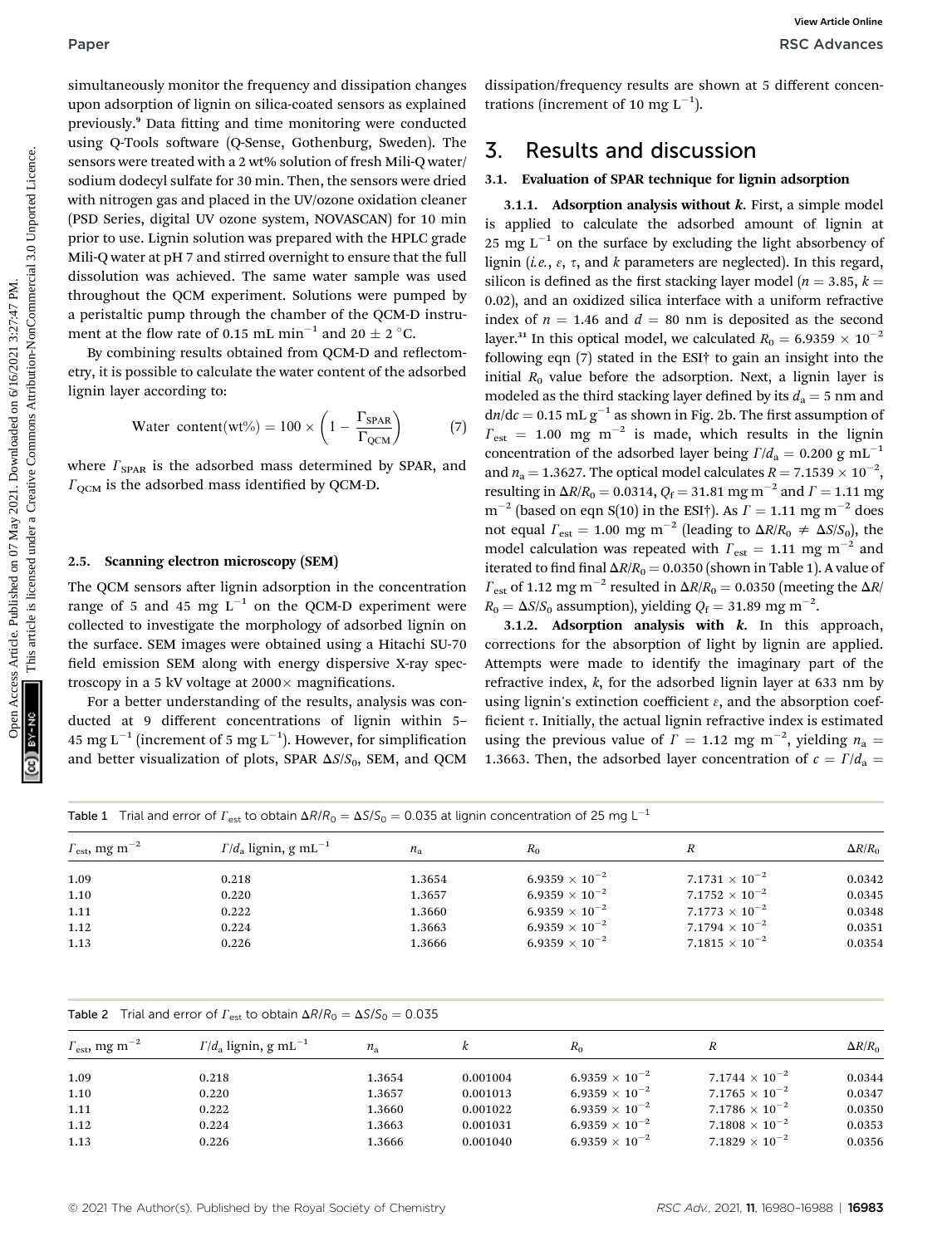0.224  ${\rm g\;mL^{-1}}$  is determined. Now, it is feasible to determine  ${\rm g}$ using a spectrophotometer at the wavelength of 633 nm for lignin as shown in Fig. S2.† Using the linear slope fitted to data,  $\varepsilon_{633\text{ nm}} = 0.397 \text{ mL mg}^{-1} \text{ cm}^{-1} = 39\text{ 700 mL g}^{-1} \text{ m}^{-1}$  and the adsorbed layer concentration of  $c = 0.224$  g mL<sup>-1</sup> are measured, which yields  $\tau = 20\,476\,\mathrm{m}^{-1}$  following eqn (4). Now, by using eqn (5), one can find  $k = 0.001031$ . By considering the new complex refractive index by combining the actual refractive index ( $n_a = 1.3663$ ) and the imaginary refractive index of lignin  $(k = 0.001031)$  (eqn (6)), as the third stacking layer in Fig. 2b, the R can be determined as explained above. The procedure to relate  $\Gamma_{\text{est}}$  and R is explained in the ESI.<sup>†</sup> By repeating the calculation with a few values of  $\Gamma_{\rm est}$  (Table 2), the new theoretical value of  $R = 7.1786 \times 10^{-2}$  yields  $\Delta R/R_0 = 0.0350$ , which meets the ultimate goal of  $\Delta R/R_0 = \Delta S/S_0$  precisely. The quality factor response of  $Q_{\rm f} = 31.71$  mg m<sup>-2</sup> and adsorbed mass of  $\Gamma =$ 1.11 mg  $m^{-2}$  are generated, which are very close to the values obtained following the first approach without considering the  $k$ value ( $\Gamma = 1.12 \text{ mg m}^{-2}$  and  $Q_{\text{f}} = 31.89 \text{ mg m}^{-2}$  in Section 4.1.1).

To further investigate the effect of light absorption, the calculation in this approach was repeated for the high values of  $\varepsilon$  to check what would be the effect, if the molecules had their light absorption peak around 633 nm (i.e., the wavelength of the laser used). For this calculation, we used a value of  $\varepsilon = 4.80$  mL  ${\rm mg^{-1}}.$ cm (lignin absorption peak at 400 nm). The results were  $\varGamma$  $= 1.04$  mg m<sup>-2</sup> and  $Q_f = 29.98$  mg m<sup>-2</sup>. In this "worst-case scenario", the error in the calculation of adsorbed mass and quality factor was about 6%, which would still be acceptable. Thus, SPAR can be used for the adsorption analysis of lignin on surfaces. This implies that the correction made by the assumption that lignin might absorb light in the SPAR analysis is insignificantly important, and it can simply be neglected using SPAR for studying the adsorption characteristics of lignin on surfaces.

#### 3.2. Adsorption at different concentrations

The formation, behavior, and mechanism of lignin adsorption on silica surfaces at different concentrations were assessed by SPAR. The physicochemical properties of lignin *i.e.*, zeta potential and hydrodynamic size at different pH, ionic strength, and concentrations are shown in Fig. 3. It is known that the properties of charged polymers in solutions are predominantly affected by their charge interactions. As shown in Fig. 3a, the highest zeta potential of lignin solution was obtained at  $pH \le 7$ , validating the great association of charged groups, i.e., phenolic and carboxylic acid groups of lignin, in generating electrostatic repulsion between the lignin segments. Similarly, the particle size of lignin was relatively stable in the pH range of 5–10 due to a high surface charge (with a corresponding particle size of 200–  $320$  nm), while a significant size increment was observed at  $pH <$ 5 (with a corresponding particle size of 400–2800 nm). The aggregation of particles at lower pH reflects the major role of the electrostatic repulsion forces in this system. This is in agreement with previous reports on lignin solution behavior.<sup>32</sup> In addition, the effect of ionic strength (NaCl, mM) on the zeta potential and particle size of lignin was evaluated, and the results are presented



Fig. 3 (a) pH effect on the zeta potential and size of lignin, (b) NaCl effect on the zeta potential and size of lignin, (c) concentration effect of lignin solution on the size of lignin, and (d) adsorbed mass determined by SPAR and QCM.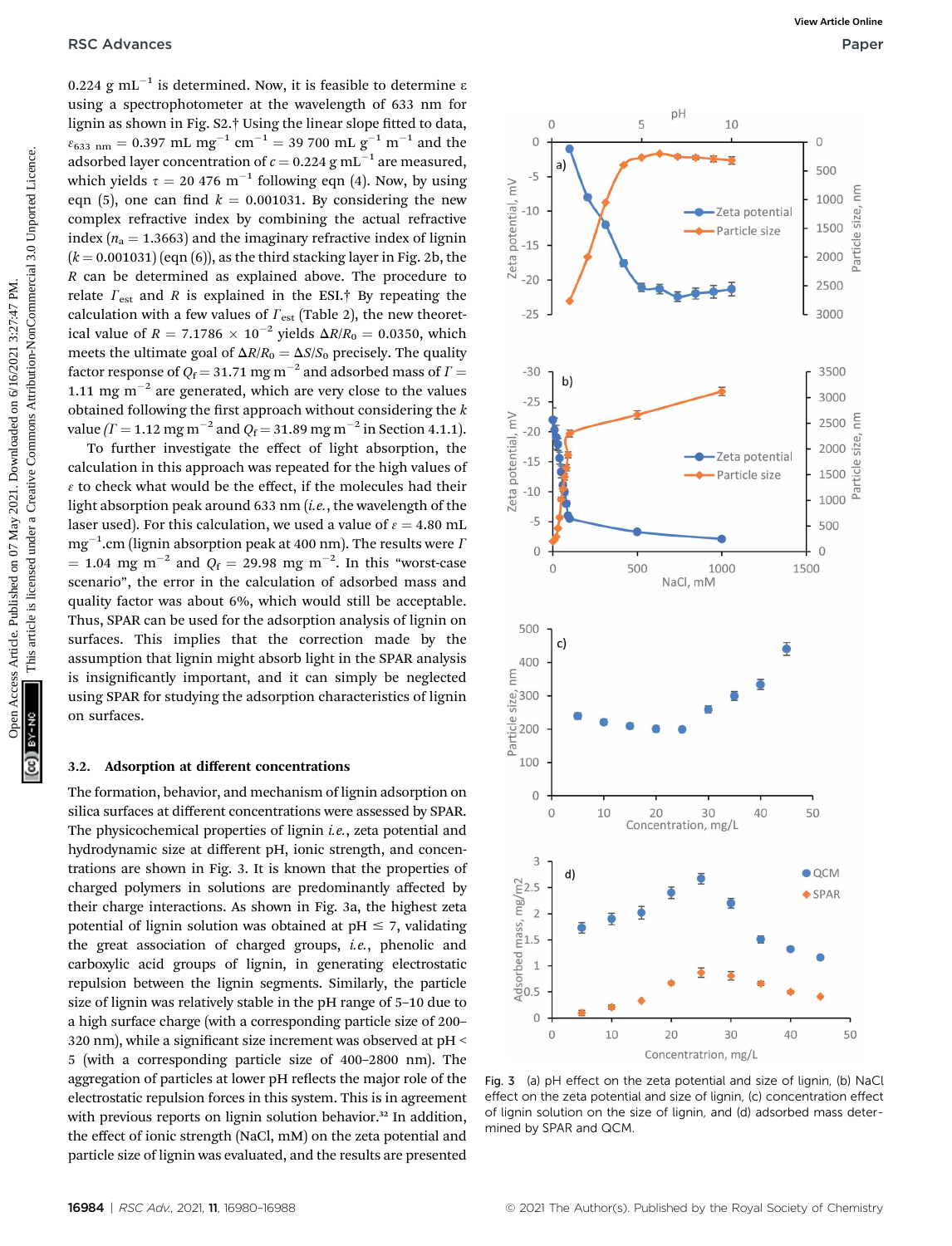in Fig. 3b. By increasing the NaCl concentration, the zeta potential of the solution changed from  $-22$  mV to  $-2$  mV due to the screening of lignin charges by  $\text{Na}^+\text{Cl}^-$ . There was also a rapid increase in the particle size at a higher NaCl concentration due to the higher association of particles in a charge-free system with no electrostatic repulsion that causes agglomeration. The hydrodynamic size analysis of lignin at pH 7 at various concentrations (Fig. 3c) indicated the association of electrostatic repulsion forces at the lower concentration of 5-25 mg  $L^{-1}$ , resulting in a welldispersed solution with a rather stable particle size of 200– 240 nm. In contrast, by populating the number of particles in the solution at 35-45 mg  $L^{-1}$  concentration, the importance of electrostatic repulsion force diminished, and particle size increased to 300–440 nm.

To understand the impact of lignin concentration on its adsorption behavior, the adsorbed mass of lignin is also plotted in Fig. 3d. Silica surface includes the occasional existence of silanol groups Si-O-H.<sup>33</sup> It was observed that by increasing the lignin concentration to 25 mg  $L^{-1}$ , the adsorbed mass reached the maximum  $\Gamma$  value. At this concentration, a greater number of smaller lignin molecules approached the silica surface. Thus, the collision rate between the lignin and surface was higher through the association of intermolecular hydrogen bonding among OH of silica and oxygen of carboxylate and hydroxyl group of lignin. In contrast, subsequent exposure to the higher concentration of lignin (35-45 mg  $L^{-1}$ ) induced a smaller  $\Gamma$ , possibly related to the less significant interactions between the large lignin particles and silica substrate. Likewise, an excessive number of larger lignin particles approaching the silica surface at 35–45 mg  $\mathrm{L}^{-1}$  concentration caused a strong repulsion force between the slightly negative lignin and negative silica, thus, limited the adsorbed mass. In conclusion, the collision rate, number of available lignin molecules, the affinity of particles to form molecular bonding, and size of particles are determining factors in their adsorbed mass herein.

#### 3.3. Adsorption rate and sticking coefficient

Charge density  $(-0.7 \text{ meq g}^{-1})$ , phenolic-OH  $(3.1 \text{ mmol g}^{-1})$ , carboxyl group (0.6 mmol  $\rm g^{-1})$ , and polydispersity index  $(M_{\rm w}/M_{\rm n})$  $= 1.82$ ) of lignin was measured (explained in the lignin characterization section of ESI†). The adsorbed mass increased in a linear fashion with time in the reflectometry technique (shown from the signal changes with time in Fig. 4a). The slope of the adsorbed mass versus time is correlated to the initial experimental adsorption rate, as shown by the first order rate law in eqn  $(8)$ :<sup>34</sup>

$$
\frac{d\Gamma}{dt} = k_{ads}C\tag{8}
$$

where  $k_{\rm ads}$  is the experimental adsorption rate coefficient and C is the concentration. The initial experimental adsorption rate coefficient of  $k_{\text{ads}}$  is shown in Fig. S3a.† The greatest  $k_{\text{ads}}$  value of 0.4 m s<sup>-1</sup> at 25 mg L<sup>-1</sup> is interpreted as the highest adsorption rate where the energy barrier for the lignin molecules arriving on the silica surface is at the minimum in the system, compared to the lower  $k_{ads}$  at other concentrations. In this case,



Fig. 4 (a) Signal changes upon the adsorption of lignin in SPAR at various concentrations, (b) sticking coefficient as a function of lignin concentration in SPAR measurements on a silica surface.

the concentration gradient of lignin is at the maximum between the bulk lignin solution and the silica surface, and the hydrodynamic size of lignin is still small to encourage adsorption.

Assuming a perfect sink condition at the surface in the stagnation point flow geometry, the initial theoretical adsorption rate coefficient can be estimated from the steady-state flux based on eqn  $(9):^{34}$ 

$$
k_{\text{ads}}^{(0)} = \frac{0.776}{r} (\nu D^2 \overline{\alpha} \text{Re})^{1/3}
$$
 (9)

where r is the radius of the bore hole (0.5 mm),  $\nu$  is the kinematic viscosity of water (8.94  $\times$  10<sup>-7</sup> m<sup>2</sup> s<sup>-1</sup>), *D* is the diffusion coefficient of lignin (measured from DLS), Re =  $ur/v$  is the Reynolds number and  $\bar{\alpha}$  is the dimensionless flow intensity parameter. The mean flow velocity of the fluid in the tube of the SPAR analysis  $(u)$  is determined from the volumetric flow rate. The dimensionless flow intensity parameter  $\bar{\alpha}$  was calculated based on the work of Dabros and van de Ven.<sup>35</sup> For a volumetric flow rate of 1 mL min<sup>-1</sup>, Re  $\approx$  10.39 and the flow intensity parameter of  $\bar{\alpha} \approx 5.95$  were obtained. The final value  $k_{\text{ads}}^{(0)}$  is reported in Fig. S3b† for the solutions of lignin with different concentrations.

By comparing the  $k_{ads}$  experimental adsorption rate to the  $k_{\text{ads}}^{(0)}$  theoretical adsorption rate, the sticking coefficient  $\beta$  is defined as the ratio between the experimentally and theoretical adsorption rates according to eqn (10):<sup>36</sup>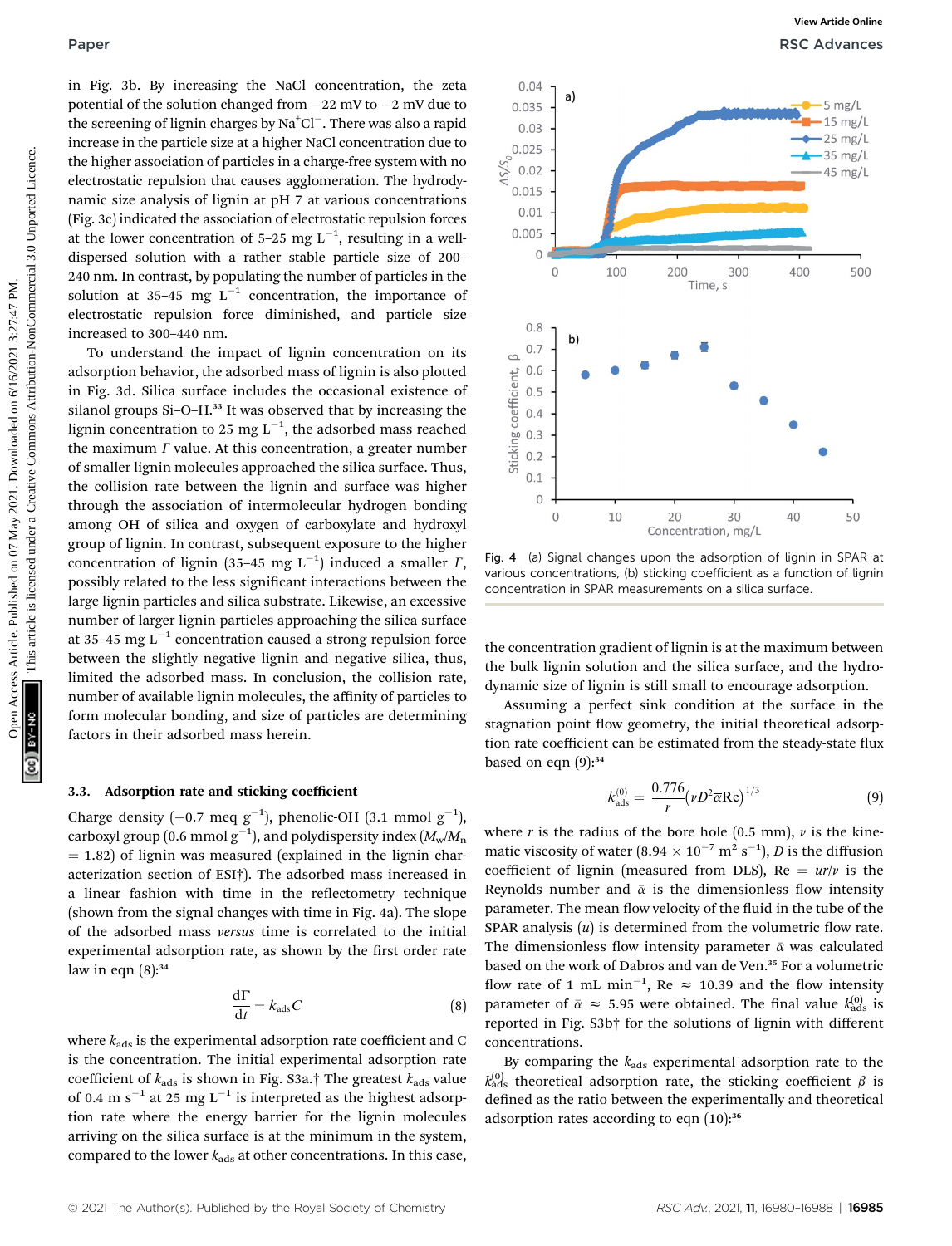

Fig. 5 Morphology of adsorbed lignin on silica surface after the QCM adsorption at different concentrations of (a) 5 mg L<sup>-1</sup>, (b) 15 mg L<sup>-1</sup>, (c) 25 mg L $^{-1}$ , (d) 35 mg L $^{-1}$ , and (e) 45 mg L $^{-1}$ .

$$
\beta = \frac{k_{\text{ads}}}{k_{\text{ads}}^{(0)}}\tag{10}
$$

The value of  $\beta = 1$  is expected for a transport-controlled process, i.e., where the adsorbent transports towards the surface. However, lower  $\beta$  values indicate that the adsorption of a fraction of the arriving lignin molecules to the surface is prevented.<sup>37</sup> The sticking coefficient of the lignin solution is displayed in Fig. 4b. The highest dimensionless sticking coef ficient value of  $\beta = 0.71$  was obtained at the lignin concentration of 25 mg  $L^{-1}$ , which indicated the greatest affinity of lignin particles for adsorbing on the silica surface.<sup>36,37</sup> However, further concentrating the lignin solution to 35-45 mg  $L^{-1}$ reduced the sticking coefficient (the lowest of  $\beta = 0.20$ ), inferring that the binding of lignin particles to the surface was hampered. In this case, increasing the concentration of lignin from 25 mg  $L^{-1}$  to 45 mg  $L^{-1}$  facilitated the collision of the slightly negative lignin chains and thus the agglomeration of lignin particles in the solution (as evident by the particle size growth in Fig. 3c). Agglomerated chains would not readily adsorb to the stagnant layer, leading to a lower flux to the surface and a smaller adsorption rate ( $k_{\text{ads}}$  and  $k_{\text{ads}}^{(0)}$ ).

In conclusion, the results at the concentration range of 5–  $25 \text{ mg L}^{-1}$  showed that the adsorbed mass and concentration were proportionally correlated. In contrast, any changes in the concentration beyond 25 mg  $L^{-1}$  adversely affected the adsorption.

The SEM images of the lignin films were made at different concentrations in Fig. 5a–e. The progressive increase in the surface coverage is observed by concentrating the lignin solution in the 5-25 mg  $L^{-1}$  concentration range, while the formation of aggregates with a lower surface coverage is observed at a higher lignin concentration of 35–45 mg  $\mathrm{L}^{-1}.$  This finding is in line with the particle size growth and adsorbed mass shown in Fig. 3. Thus, the attachment of lignin solution with different concentrations on the interface can be interpreted as the different populations of lignin particles with different affinities and conformation to adsorb on the silica surface.

### 3.4. Water content of adsorbed adlayer

The comparison of QCM-D (frequency versus dissipation shown in Fig. 6) and SPAR adsorbed mass shown in Fig. 3d also



Fig. 6 QCM-D adsorption of lignin on silica surface at different concentrations of  $5-45$  mg  $L^{-1}$ .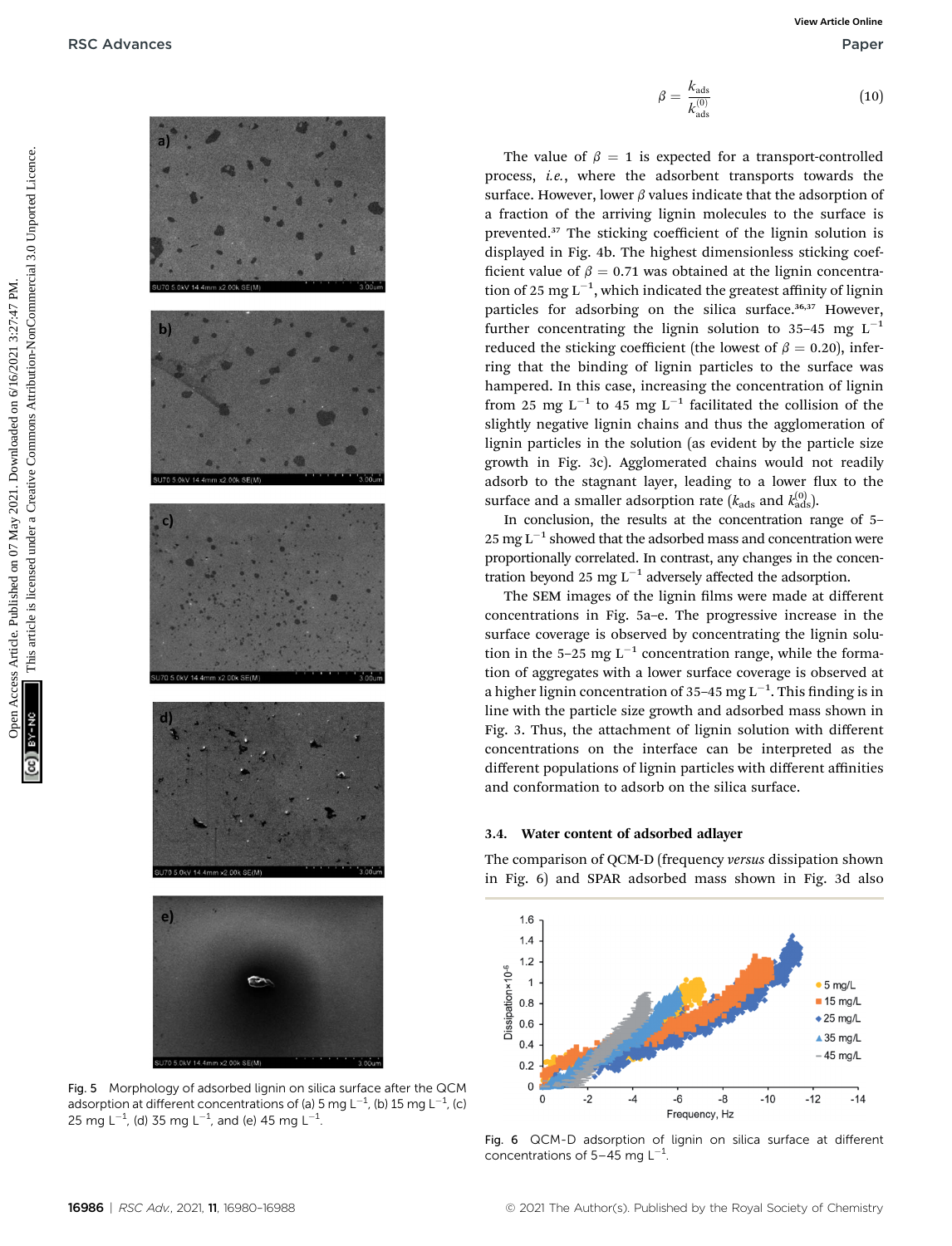demonstrated that silica-lignin interaction significantly influenced the water content of the adlayer. The amount of water calculated using eqn (7) was 94-67% in 5-25 mg  $L^{-1}$  concentration and 49–64% in 35–45 mg  $L^{-1}$  concentration. Thus, the higher the adsorbed mass, the higher the water content in the adsorbed layer. This is in line with previous studies reported by Liu et al.<sup>38</sup> The water content of the adlayer is also correlated to the dissipation changes measured by QCM-D. When the smaller lignin chains at the lower concentration of 5–25 mg  $L^{-1}$  reach the silica surface, they deposit with higher structural flexibility  $(\Delta D = 1$ -1.4  $\times$  10<sup>-6</sup>); however, when the large lignin particles at a higher concentration of 35–45 mg  $\mathrm{L}^{-1}$  reach the silica surface, they deposit in a denser structure with a lower  $\Delta D = 0.9 \times 10^{-6}$ . Paper<br>
Secretarius contents of the silence on the second on the second on the second on the second on the second on the second of the second on the second on the second on  $\theta$  are the second on the second unport in the s

#### 3.5. Significance and novelty

In this study, the deposition of lignin with well-defined particle size, zeta potential, and morphology was studied comprehensively using a SPAR technique for the first time. Compared to the previous materials with limited light absorbency (cellulose and polyelectrolytes) studied by the SPAR technique, we theoretically demonstrated that the possible light absorbance of nontransparent lignin would not have a signicant effect on the adsorption characteristics of lignin. The assessment of lignin adsorption with the SPAR technique may extend the application of lignin in packaging, coating, and composite industries. The experimental studies conducted in this work illustrated that the water content of lignin-based adsorbed multilayer systems can be identified using SPAR and QCM techniques.

## 4. Conclusions

An extended mathematical method for the deposition of lignin on the silica surface was verified by considering the light absorbance properties of lignin (*i.e.*,  $\varepsilon$ ,  $\tau$ , and *k* values). Implementing the  $k$  value in the optical model yielded  $\Gamma$  of 1.11 mg  $\rm m^{-2}$  and  $\rm Q_{f}$  of 31.71 mg  $\rm m^{-2}$ , similar to those reported upon excluding  $k$ . The theoretical modeling confirmed that SPAR can be used for assessing the deposition of lignin on the silica surface. Moreover, experimental results showed that lignin has different adsorption behavior on the silica surface at 5– 45 mg  $L^{-1}$  concentrations. At a lower concentration of 5-25 mg L $^{-1}$ , its adsorption increased with the sticking coefficient of 0.71. At a higher concentration of 35-45 mg  $L^{-1}$ , lignin's hydrodynamic size increased implying its agglomeration, which reduced its adsorption on the silica surface. Furthermore, the SPAR and QCM-D studies revealed that the water content of the adsorbed adlayer was higher (94–67 wt% of the adlayer) at the higher adsorbed mass of lignin, and its water content was reduced when lignin adsorption dropped. This study offers novel opportunities in understanding the adsorption behavior of lignin on solid surfaces, which in turn extends the application of lignin in various fields where surface functionalization and adsorption (e.g., biomedical, coating formulas, Pickering emulsions, pulp, and paper) play crucial roles.

# Author contributions

Niloofar Alipoormazandarani ([nalipoor@lakeheadu.ca\)](mailto:nalipoor@lakeheadu.ca): meth-odology, original draft. Remco Fokkink [\(remco.](mailto:remco.fokkink@wur.nl) [fokkink@wur.nl\)](mailto:remco.fokkink@wur.nl): Data curation, validation. Pedram Fatehi supervision, review & editing.

# Conflicts of interest

The authors declare that they have no known competing financial interests or personal relationships that could have appeared to influence the work reported in this paper.

# Acknowledgements

The authors would like to acknowledge NSERC, Canada Foundation for Innovation, Canada Research Chairs, Northern Ontario Heritage Fund Corporation, and Ontario Research Fund programs for supporting this research.

# References

- 1 S. F. Sun, H. Y. Yang, J. Yang, Z. J. Shi and J. Deng, Int. J. Biol. Macromol., 2021, 178, 373.
- 2 X. Liu, H. Zhang, J. Shen, B. Li and S. Fu, Int. J. Biol. Macromol., 2021, 178, 527.
- 3 H. Shaghaleh, X. Xu and S. Wang, RSC Adv., 2018, 8, 825.
- 4 G. Q. Fu, S. C. Zhang, G. G. Chen, X. Hao, J. Bian and F. Peng, Int. J. Biol. Macromol., 2020, 158, 244.
- 5 T. Ju, Z. Zhang, Y. Li, X. Miao and J. Ji, RSC Adv., 2019, 9, 24915–24921.
- 6 X. Wang, Z. Zhou, X. Guo, Q. He, C. Hao and C. Ge, RSC Adv., 2016, 6, 35550.
- 7 N. Alipoormazandarani and P. Fatehi, J. Phys. Chem. B, 2020, 124, 8678.
- 8 H. Zhao, Q. Wang, Y. Deng, Q. Shi, Y. Qian, B. Wang, L. L. ü and X. Qiu, RSC Adv., 2016, 6, 77143.
- 9 N. Alipoormazandarani and P. Fatehi, Langmuir, 2018, 34, 15293.
- 10 C. Salas, O. J. Rojas, L. A. Lucia, M. A. Hubbe and J. Genzer, ACS Appl. Mater. Interfaces, 2013, 5, 199.
- 11 H. Lou, M. Wang, H. Lai, X. Lin, M. Zhou, D. Yang and X. Qiu, Bioresour. Technol., 2013, 146, 478.
- 12 Z. Yang, S. Si, X. Zeng, C. Zhang and H. Dai, Acta Biomater., 2008, 4, 560.
- 13 A. Alassi, M. Benammar and D. Brett, Sensors, 2017, 17, 2799.
- 14 Y. Yao, H. Zhang, J. Sun, W. Ma, L. Li, W. Li and J. Du, Sens. Actuators, B, 2017, 244, 259.
- 15 R. M. Azzam, N. M. Bashara and S. S. Ballard, Phys. Today, 1978, 31, 72.
- 16 R. Pascu and M. Dinescu, Rom. Rep. Phys., 2012, 64, 135.
- 17 H. Fujiwara, Spectroscopic ellipsometry: principles and applications, John Wiley & Sons, 2007.
- 18 J. Dijt, M. C. Stuart and G. Fleer, Adv. Colloid Interface Sci., 1994, 50, 79.